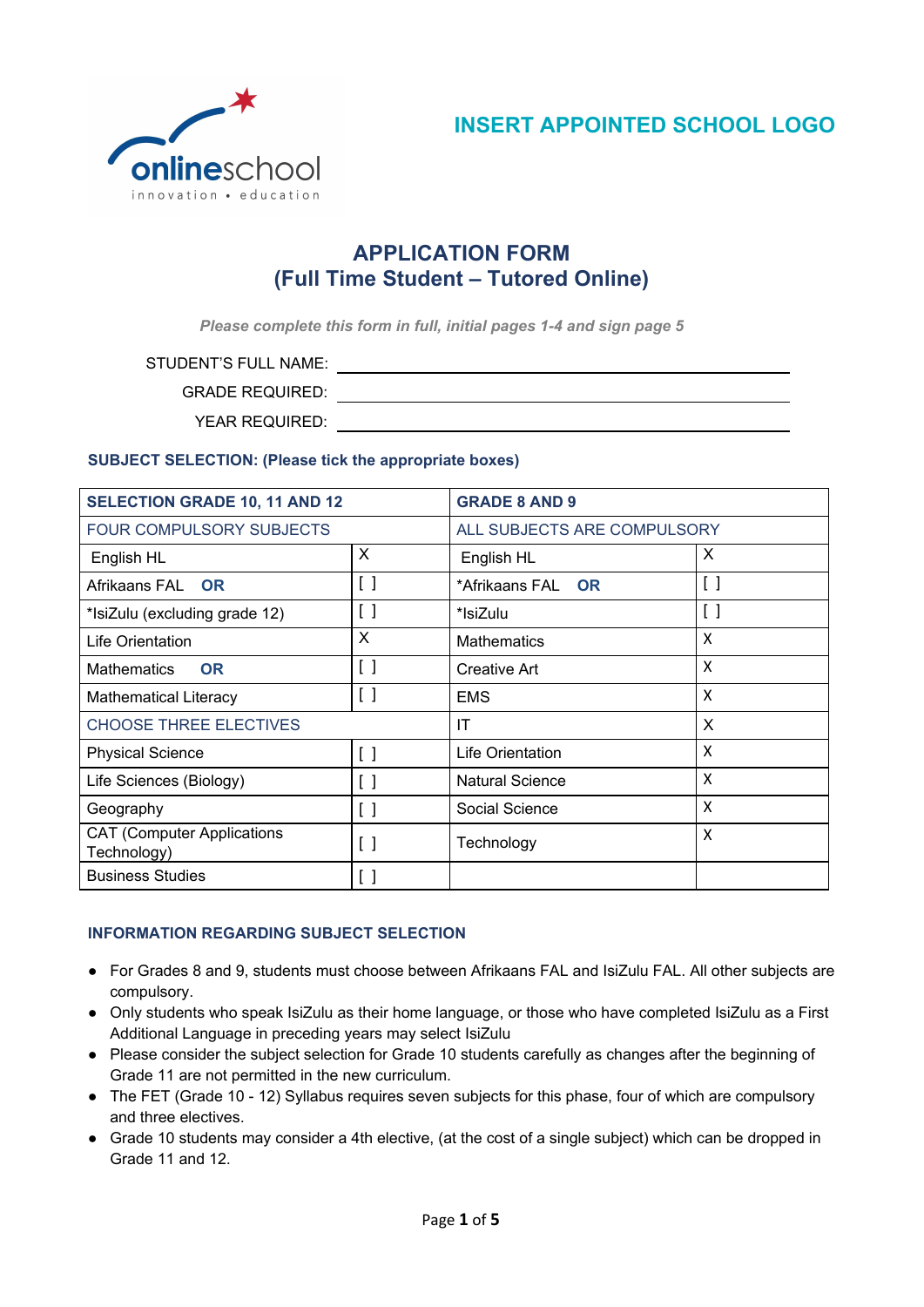- Should a student take more than 7 subjects for Matric, there will be an additional IEB exam cost per additional subject.
- The selection of Physical Science will be subject to achieving a minimum mark of 50% in Mathematics at the end of Grade 9
- Mathematics is a requirement for the selection of Physical Science.

## **APPOINTED SCHOOL INFORMATION**

# THE APPOINTED SCHOOL PRINCIPAL'S INFORMATION

| Surname               | <b>School Number</b> |
|-----------------------|----------------------|
| <b>First Name</b>     | Cell Number          |
| Title                 | E-mail Address       |
| <b>School Address</b> | Postal Address       |
|                       |                      |
|                       |                      |

# THE APPOINTED SCHOOL SUPERVISOR'S INFORMATION

The person who will be providing academic support to the student at the Appointed School

| Surname               |  | <b>Preferred Name</b> |
|-----------------------|--|-----------------------|
| <b>First Name</b>     |  | <b>Work Number</b>    |
| Title                 |  | Cell Number           |
| School Number         |  | E-mail Address        |
| <b>School Address</b> |  | <b>Postal Address</b> |
|                       |  |                       |
|                       |  |                       |

| <b>Preferred Name</b> |  |
|-----------------------|--|
| <b>Work Number</b>    |  |
| Cell Number           |  |
| E-mail Address        |  |
| <b>Postal Address</b> |  |
|                       |  |
|                       |  |

## **PARENT/ GUARDIAN INFORMATION**

# FATHER'S/GUARDIAN'S INFORMATION

| Surname                                                                    | <b>Preferred Name</b>      |
|----------------------------------------------------------------------------|----------------------------|
| <b>First Name</b>                                                          | Cell Number                |
| Title                                                                      | E-mail Address             |
| <b>ID Number</b>                                                           | Occupation                 |
| Home Number                                                                | Employer                   |
| <b>Work Number</b>                                                         | Responsible for<br>payment |
| <b>Home Address</b><br>(domicilium<br>citandi et<br>executandi<br>address) | Postal Address             |

| <b>Preferred Name</b> |            |
|-----------------------|------------|
| <b>Cell Number</b>    |            |
| E-mail Address        |            |
| Occupation            |            |
| Employer              |            |
| Responsible for       |            |
| payment               | Yes[] No[] |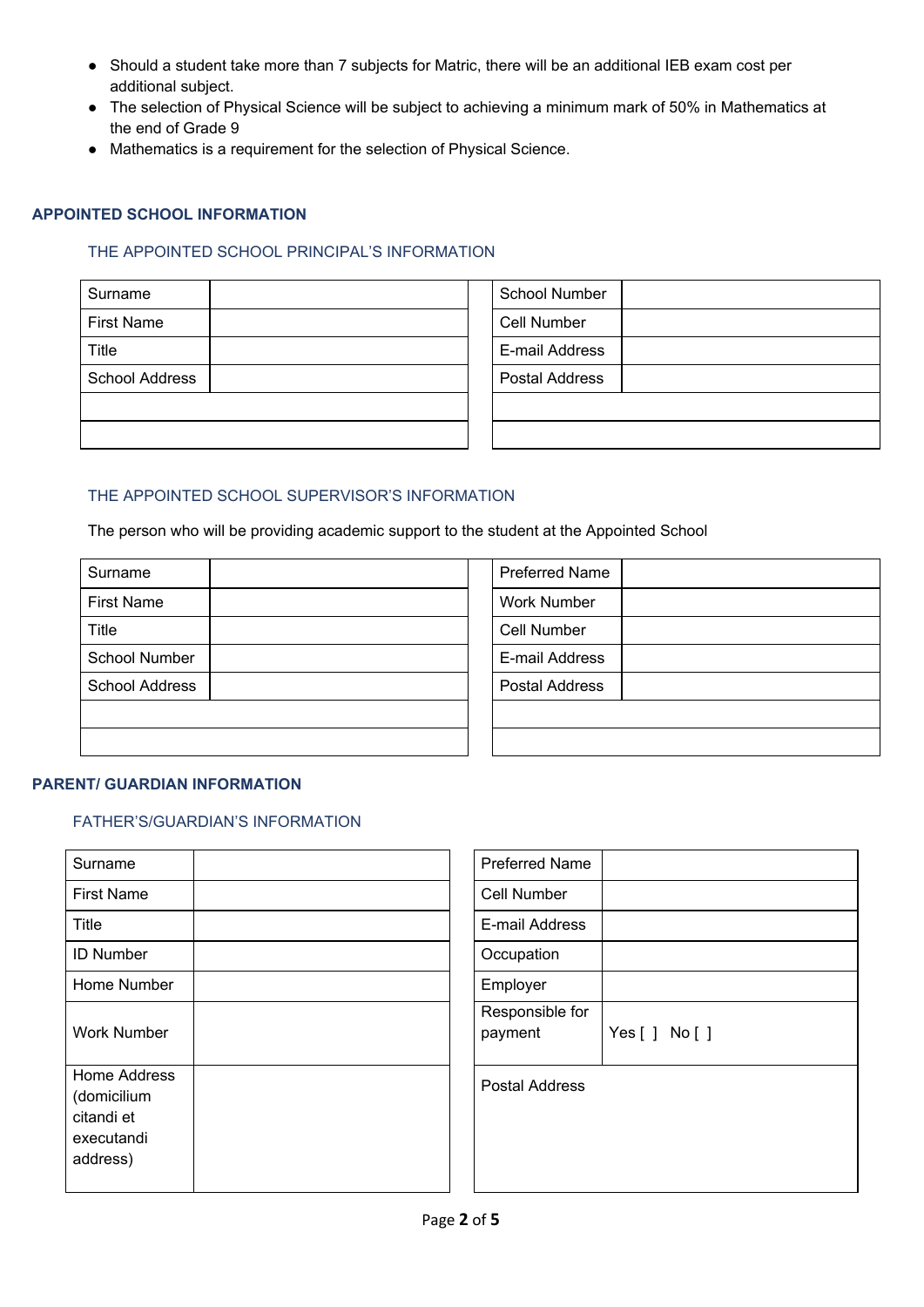

## MOTHER'S/GUARDIAN'S INFORMATION

| Surname                                                             | <b>Preferred Name</b>                                                                      |
|---------------------------------------------------------------------|--------------------------------------------------------------------------------------------|
| <b>First Name</b>                                                   | Cell Number                                                                                |
| <b>Title</b>                                                        | E-mail Address                                                                             |
| <b>ID Number</b>                                                    | Occupation                                                                                 |
| Home Number                                                         | Employer                                                                                   |
| <b>Work Number</b>                                                  | Responsible for<br>payment<br>Yes[] No[]                                                   |
| Home Address<br>(domicilium<br>citandi et<br>executandi<br>address) | <b>Postal Address</b>                                                                      |
|                                                                     | Nature of relationship to the student: (Please circle)<br><b>Mother</b><br><b>Guardian</b> |

#### **STUDENT INFORMATION**

# PLEASE PROVIDE INFORMATION ABOUT THE STUDENT

| Surname               | Home Number                      |
|-----------------------|----------------------------------|
| <b>First Name</b>     | E-mail Address                   |
| <b>Preferred Name</b> | Age                              |
| Gender                | Cell Number                      |
| <b>ID Number</b>      | Race (required<br>IEB/GDE)       |
| <b>Current Grade</b>  | With whom the<br>student resides |
| Grade (2019)          | Postal Address                   |
| Citizenship           |                                  |
| Home<br>Language      |                                  |

| Home Number                      |  |
|----------------------------------|--|
| E-mail Address                   |  |
| Age                              |  |
| Cell Number                      |  |
| Race (required by<br>IEB/GDE)    |  |
| With whom the<br>student resides |  |
| <b>Postal Address</b>            |  |
|                                  |  |
|                                  |  |
|                                  |  |
|                                  |  |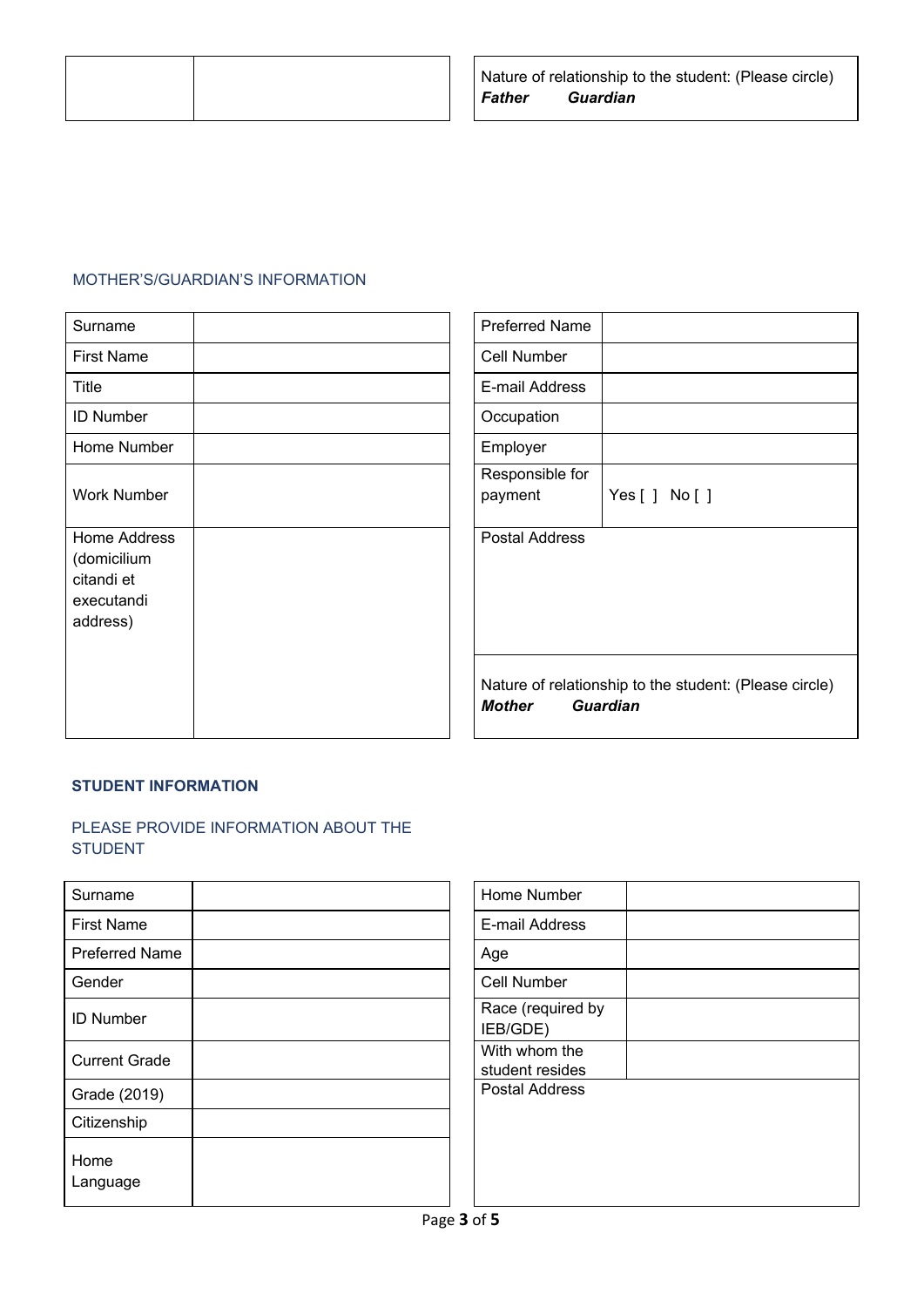## SCHOOLS ATTENDED

| Most Recent (or<br>current) School | Previous   |
|------------------------------------|------------|
| Date Left                          | Date Left  |
| Grade Left                         | Grade Left |
| Reason                             | Reason     |
| Address                            | Address    |
|                                    |            |
| Last Grade<br>Passed               |            |

# DOES THE STUDENT HAVE ANY OF THE FOLLOWING BARRIERS TO LEARNING

| <b>Attention Deficit Disorder</b>       | Yes  <br>No      | <b>Partially Sighted</b>            | Yes | No |
|-----------------------------------------|------------------|-------------------------------------|-----|----|
| Autistic Spectrum Disorder              | Yes<br>No        | <b>Physically Disabled</b>          | Yes | No |
| <b>Behavioural Disorder</b>             | Yes<br><b>No</b> | <b>Specific Learning Disability</b> | Yes | No |
| <b>Cerebral Palsied</b>                 | Yes<br>No        | <b>Reading Difficulties</b>         | Yes | No |
| Deaf/Blind Disabled                     | Yes<br>No        | <b>Numeric Difficulties</b>         | Yes | No |
| Epilepsy                                | Yes<br><b>No</b> | Language Difficulties               | Yes | No |
| Hard of Hearing                         | Yes<br>No        | ADD with Hyperactivity              | Yes | No |
| Mild/Moderately Intellectually Disabled | Yes<br>No        | Other:                              | Yes | No |

If you have replied **YES** to any of the above, kindly give full details:

| (The Online School reserves the right to request an independent report where deemed necessary) |
|------------------------------------------------------------------------------------------------|
| Accommodation received from the IEB or DBE                                                     |
| <b>No</b><br>Yes                                                                               |
| <b>SUPPORTING DOCUMENTATION</b>                                                                |